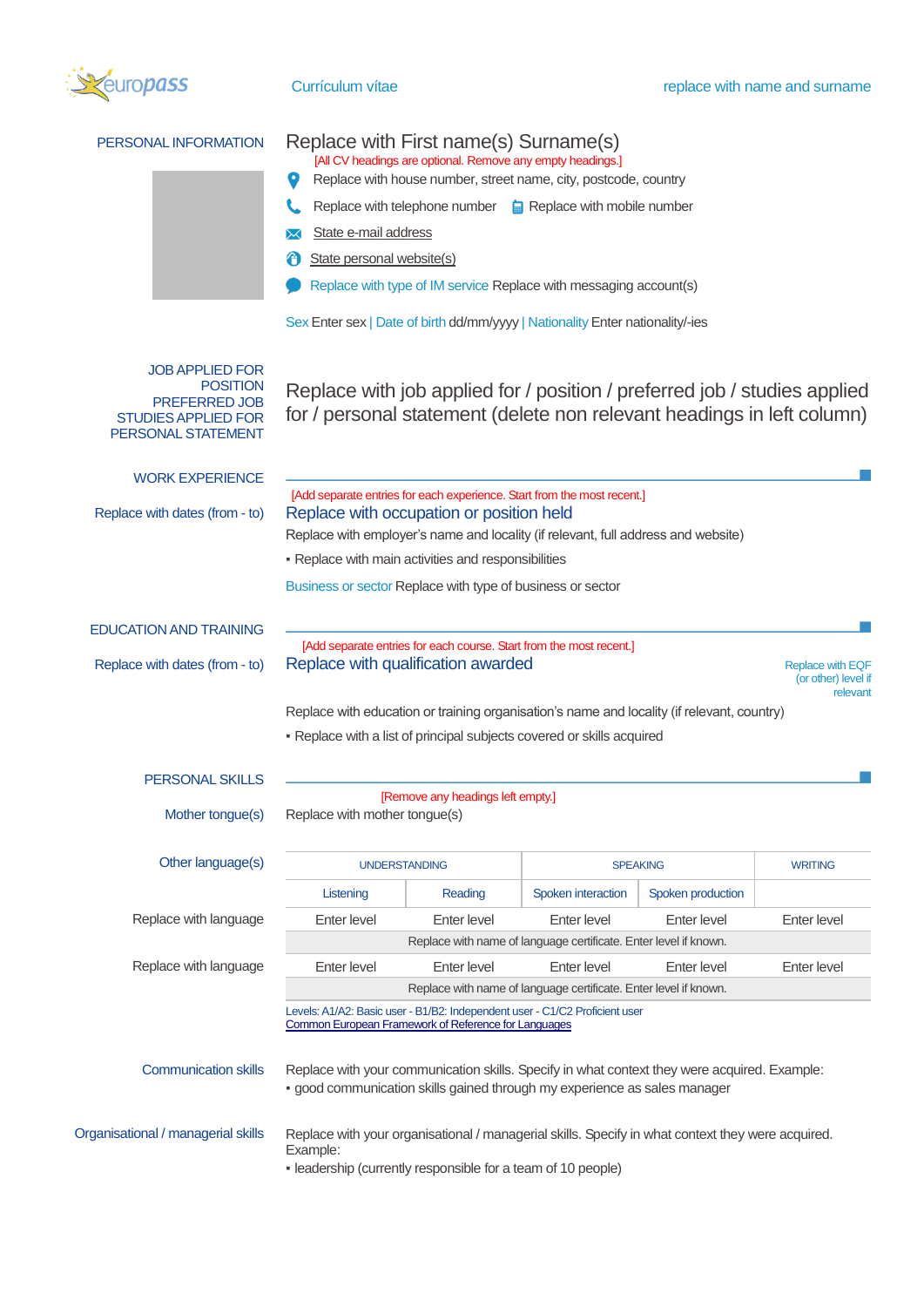

| <b>Job-related skills</b>                   | Replace with any job-related skills not listed elsewhere. Specify in what context they were acquired.<br>Example:                                                                    |                                                                                       |                     |               |                    |  |  |  |
|---------------------------------------------|--------------------------------------------------------------------------------------------------------------------------------------------------------------------------------------|---------------------------------------------------------------------------------------|---------------------|---------------|--------------------|--|--|--|
|                                             |                                                                                                                                                                                      | - good command of quality control processes (currently responsible for quality audit) |                     |               |                    |  |  |  |
| <b>Digital skills</b>                       | SELF-ASSESSMENT                                                                                                                                                                      |                                                                                       |                     |               |                    |  |  |  |
|                                             | Information<br>processing                                                                                                                                                            | Communication                                                                         | Content<br>creation | <b>Safety</b> | Problem<br>solving |  |  |  |
|                                             | <b>Enter level</b>                                                                                                                                                                   | Enter level                                                                           | Enter level         | Enter level   | Enter level        |  |  |  |
|                                             | Levels: Basic user - Independent user - Proficient user<br>Digital competences - Self-assessment grid                                                                                |                                                                                       |                     |               |                    |  |  |  |
|                                             | Replace with name of ICT-certificates                                                                                                                                                |                                                                                       |                     |               |                    |  |  |  |
|                                             | Replace with your other computer skills. Specify in what context they were acquired. Example:                                                                                        |                                                                                       |                     |               |                    |  |  |  |
|                                             | · good command of office suite (word processor, spread sheet, presentation software)                                                                                                 |                                                                                       |                     |               |                    |  |  |  |
|                                             | · good command of photo editing software gained as an amateur photographer                                                                                                           |                                                                                       |                     |               |                    |  |  |  |
| <b>Other skills</b>                         | Replace with other relevant skills not already mentioned. Specify in what context they were acquired.<br>Example:<br>- carpentry                                                     |                                                                                       |                     |               |                    |  |  |  |
| <b>Driving licence</b>                      | Replace with driving licence category/-ies. Example:<br>B                                                                                                                            |                                                                                       |                     |               |                    |  |  |  |
| <b>ADDITIONAL INFORMATION</b>               |                                                                                                                                                                                      |                                                                                       |                     |               |                    |  |  |  |
| <b>Publications</b><br><b>Presentations</b> | Replace with relevant publications, presentations, projects, conferences, seminars, honours and<br>awards, memberships, references. Remove headings not relevant in the left column. |                                                                                       |                     |               |                    |  |  |  |
| <b>Projects</b><br><b>Conferences</b>       | Example of publication:<br>- How to write a successful CV, New Associated Publishers, London, 2002.                                                                                  |                                                                                       |                     |               |                    |  |  |  |
| <b>Seminars</b>                             | Example of project:                                                                                                                                                                  |                                                                                       |                     |               |                    |  |  |  |
| Honours and awards                          | - Devon new public library. Principal architect in charge of design, production, bidding and construction                                                                            |                                                                                       |                     |               |                    |  |  |  |
| <b>Memberships</b>                          | supervision (2008-2012).                                                                                                                                                             |                                                                                       |                     |               |                    |  |  |  |
| <b>References</b>                           |                                                                                                                                                                                      |                                                                                       |                     |               |                    |  |  |  |
| <b>Citations</b>                            |                                                                                                                                                                                      |                                                                                       |                     |               |                    |  |  |  |
| <b>Courses</b><br><b>Certifications</b>     |                                                                                                                                                                                      |                                                                                       |                     |               |                    |  |  |  |
| <b>ANNEXES</b>                              |                                                                                                                                                                                      |                                                                                       |                     |               |                    |  |  |  |
|                                             | Replace with list of documents annexed to your CV. Examples:                                                                                                                         |                                                                                       |                     |               |                    |  |  |  |

- copies of degrees and qualifications;
- testimonial of employment or work placement;
- publications or research.